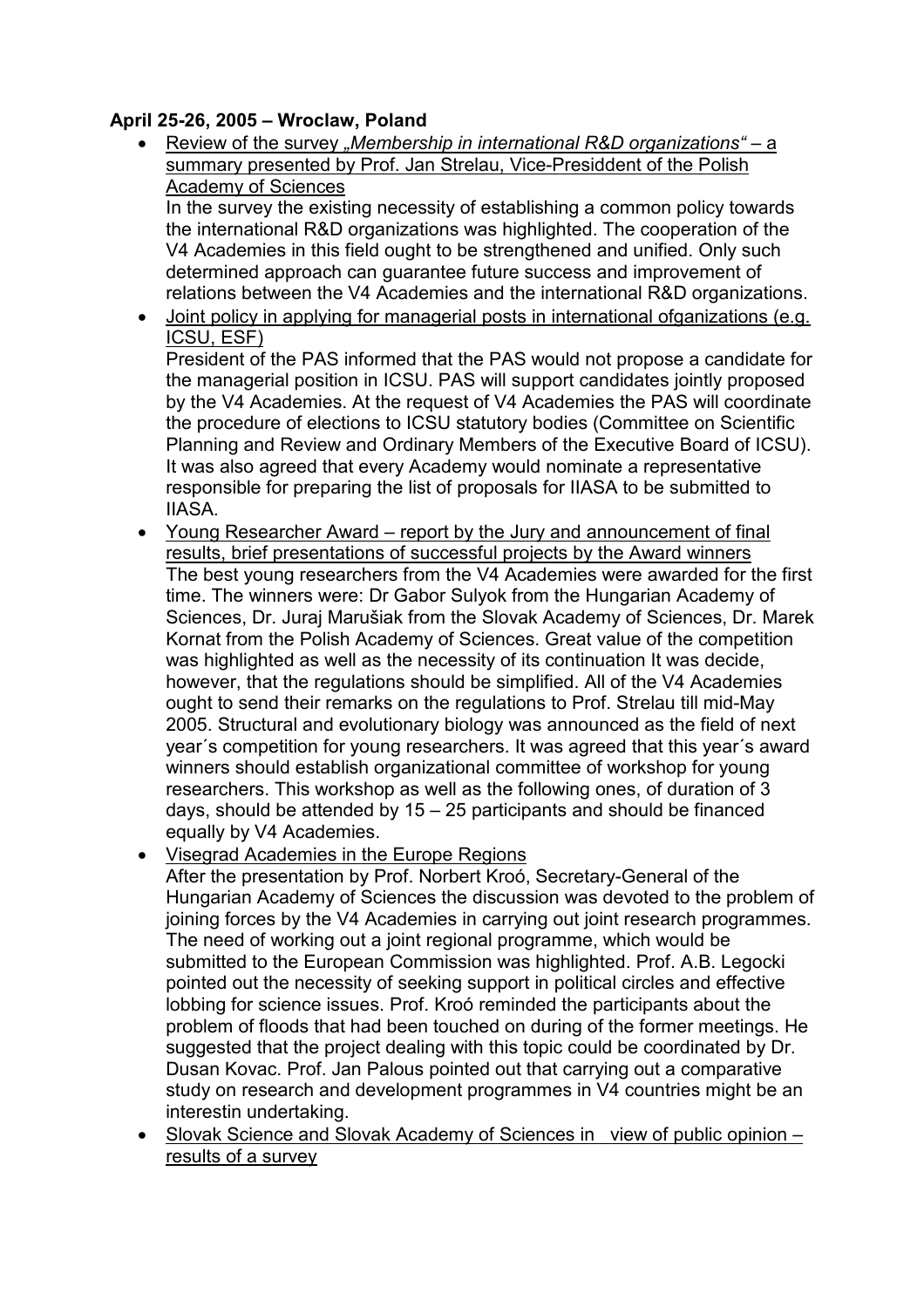It was suggested that a comparative study on the public perception scientific institutions in Hungary and in Slovakia should be prepared and based on the results of surveys already carried out in these countries.

- Preparation for FP7 of EU During the discussion on of Dr. J.K. Frackowiakˇs (PAS) presentation it was agreed as follows:
	- Dr. J.K. Frackowiak would prepare a letter with set of questions which would be sent to all V4 Academies till the end of May 2005;
	- the Academies would prepare information including answers and opinions related to the problems dealt with in the above mentioned letter.
- Frontiers of Science programme presented by the Royal Society The representatives of the Royal Society (Dr. Bernie Jones, Ms. Ruth Cooper) presented the assumptions of the FoS Programme which is aimed at organizing the meetings of young British scientists representing particular sientific disciplines with researchers from other countries. The proposal of organizing a joint meeting with scientists from V4 countries was accepted. First symposium for young scientists based on the FoS idea will be organized by the PAS in Poland in autumn of 2006 or in spring 2007.
- Exchange of views on the large research facilities (role of ESFRI, ESRF Grenoble)

Prof. J. Kossut from the Institute of Physics of the PAS was asked to coordinate, on behalf of the PAS, the issue of consortium of the V4 Academies interested in becoming associate members of ESRF Grenoble. It was decided that a cooperative panel (consisting of representatives of the V4 Academies) would be set up to discuss the issue of installment of the large research facilities within in the area of the V4 countries.

• Future development of The Central European Journal of Social Sciences and **Humanities** 

The progress report on the CEJSH revealed that delays in cooperation between the CEJSH national agencies should be eliminated. It was stressed that development and activity of the CEJSH would be put under review during the next V4 Academies meeting in Prague and the decision on its further existence would depend on its results.

- Initiatives for the future cooperation training schools for young scientists The Polish Academy of Sciences invited young scientists from V4 Academies to take part in 3 training schools:
	- $\circ$  . Physics and technology of semi-conductors "organized by the Institute of Physics of the PAS in Ustroń – Jaszowiec, 4-10 June 2005;
	- o "Modern methods of non-destructive archaeology and new methods of ceramological research" organised by the Institute of Archaeology and Ethnology of the PAS in Naleczów Zdrój and Kazimierz Dolny in September/October 2005;
	- $\circ$  "Non-commutative geometry" organized by the Institute of Mathematics of the PAS in Warsaw on 16-20 May 2005.
- Other conclusions:
	- o All V4 Academies declared the intention to appoint persons responsible for the cooperation of the V4 Academies. The following persons were nominated: